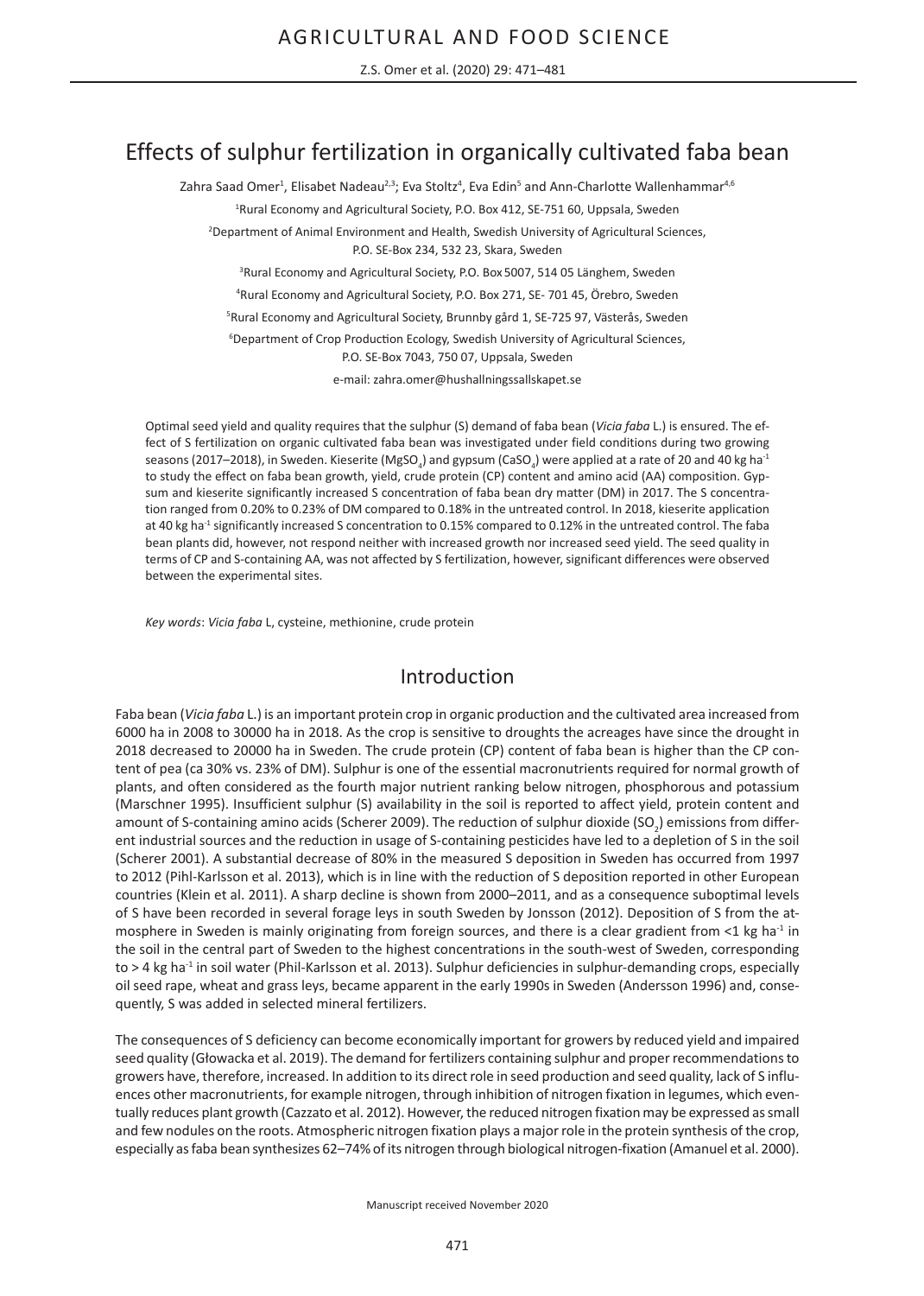The effect of S fertilization in yield and seed quality of faba beans has been investigated in other studies (Pötzsch et al. 2018). As a result, the legume proportion in mixed grass-legume leys decreases when the legumes suffer from S deficiency (Tallec et al. 2008a, Tallec et al. 2008b).

On farms with animal production, a large part of the nutrient supply consists of farmyard manure (FYM) containing small amounts of organically bound sulphur, which is largely inaccessible for the plant (Pedersen et al. 1998). It is very difficult to assess the importance of sulphur supplied by liquid FYM and it is considered to be of very little importance according to Eriksen and Mortensen (1999). Studies in Sweden have shown that liquid FYM contains lower levels of S ranging from 0.3 to 0.6 kg ha<sup>-1</sup> (Jonsson 2012), compared to the guidelines specified by the Swedish Board of Agriculture (Jordbruksverket 2019). On the other hand, FYM was found to improve S mineralization in the soil (Boye et al. 2009). Other organic fertilizers, such as bone meal and meat bone flour, contain relatively small amounts of organically bound S, which is difficult for plant to absorb. Improved protein yield and digestibility of faba beans due to sulphur addition was reported by Cazzato et al. (2012). The presence of S-containing amino acids (cysteine and methionine) can potentially increase with increased S-uptake in faba bean and thus cause an altered amino acid composition (Josefsson 1970, Eppendorfer and Eggum 1996).

The aim of this study was to investigate the effect of S fertilizer applications in organically cultivated faba bean with focus on growth, yield, and contents of protein and S-containing amino acids. The overall objective is to produce recommendations for sulphur supply in organic faba bean production. We hypothesized that S application in faba bean results in; 1) increased growth and yield, 2) higher protein content and a modified amino acid composition.

## Materials and methods

### Experimental design of field trials

Faba bean field experiments were established in field crops of faba beans in four counties in Sweden in 2017 (-17) and 2018 (-18): Östergötland (ÖS), Skåne (SK), Västra Götaland (VG) and Örebro (ÖR), using different locations within each county between the years (Table 1). The pre-crops were as follows: ÖS-17 (spring barley); SK-17 (winter wheat); VG-17 (winter wheat); ÖR-17 (oats); ÖS-18 (winter wheat); SK-18 (spring barley); VG-18 (oats); ÖR-18 (spring barley). Weed control was performed by harrowing twice in SK-17 and SK-18 but not in the other fields.

Table 1. Location of the field experiments, date for sowing and harvest, precipitation and temperature at sowing and harvest

| Location and county                  | Coordinates     |          | Date                     | Precipitation (mm) |         | Temperature (°C) |                      |
|--------------------------------------|-----------------|----------|--------------------------|--------------------|---------|------------------|----------------------|
|                                      |                 | Sowing   | Harvest                  | Dav $1-60^\circ$   | Totally | Day 1-60         | Average <sup>b</sup> |
| 2017                                 |                 |          |                          |                    |         |                  |                      |
| Hogstad, Östergötland (ÖG-17)        | N 58.3 E 15.0   | 21 April | 15 Sept                  | 59                 | 188     | 11.3             | 15.1                 |
| Österlöv, Skåne (SK-17)              | N 56.09 E 14.26 | 10 April | 30 Sept                  | 101                | 346     | 9.7              | 15.3                 |
| Slätte Gård, Västra Götaland (VG-17) | N 58.8 E 14.2   | 23 April | 28 Sept                  | 85                 | 303     | 10.9             | 13.6                 |
| Åkerby, Örebro (ÖR-17)               | N 59.3 E 15.1   | 4 May    | 1 Oct                    | 96                 | 303     | 13.5             | 14.3                 |
| 2018                                 |                 |          |                          |                    |         |                  |                      |
| Vreta Kloster, Östergötland (ÖG-18)  | N 58.5 E 15.0   | 10 May   | 4 Sept                   | 40                 | 91      | 16               | 17                   |
| Kristianstad, Skåne (SK-18)          | N 56.1 E 14.2   | 13 April | 6 Aug                    | 25                 | 86      | 14               | 17                   |
| Logården, Västra Götaland (VG-18)    | N 58.2 E 13.0   | 27 April | $\overline{\phantom{a}}$ | 0                  | $133*$  | 15               | 17                   |
| Röcklinge, Örebro (ÖR-18)            | N 59.1 E 15.1   | 30 April | 4 Sept                   | 55                 | 183     | 16               | 18                   |

 $a =$  precipitation from sowing date to the day when the plants were cut by hand for amino acids analysis;  $b =$  average temperature over the whole growing period

Each field experiment was designed as a randomized block with four replications, each with a plot size of 12 m  $\times$ 3 m. Sulphur was broadcasted and incorporated into the soil by a harrow as kieserite (MgSO<sub>4</sub>) or gypsum (CaSO<sub>4</sub>), each at application rates of 20 kg S ha<sup>-1</sup> and 40 kg S ha<sup>-1</sup> before sowing, which were compared to an untreated control. Faba bean was sown at 12.5 cm row spacing at a density of 60 germinated seeds m<sup>-2</sup> with a seeder (Winterstieger combi seeder). The cultivar Julia (Ssd) was used in the field experiments in 2017 and the cultivar Tiffany (Ssd) was used in 2018. Soil samples were collected, before sowing, from a depth of 0–30 cm, 30–60 cm and 60– 90 cm, respectively with a soil auger (20 mm diameter). Soil chemical properties were analysed at Eurofins Food & Agro Testing AB, Kristianstad, Sweden (Table 2), as follows: soil pH determined according to (SS (Swedish standard)—ISO 10390), P-AL, K-AL (SS 028310/SS 028310T1), sulphur (Blair et al. 1991), organic matter (KLK1965:1), soil texture (SS ISO 11277 mod.) and mineral N (ADAS method 53).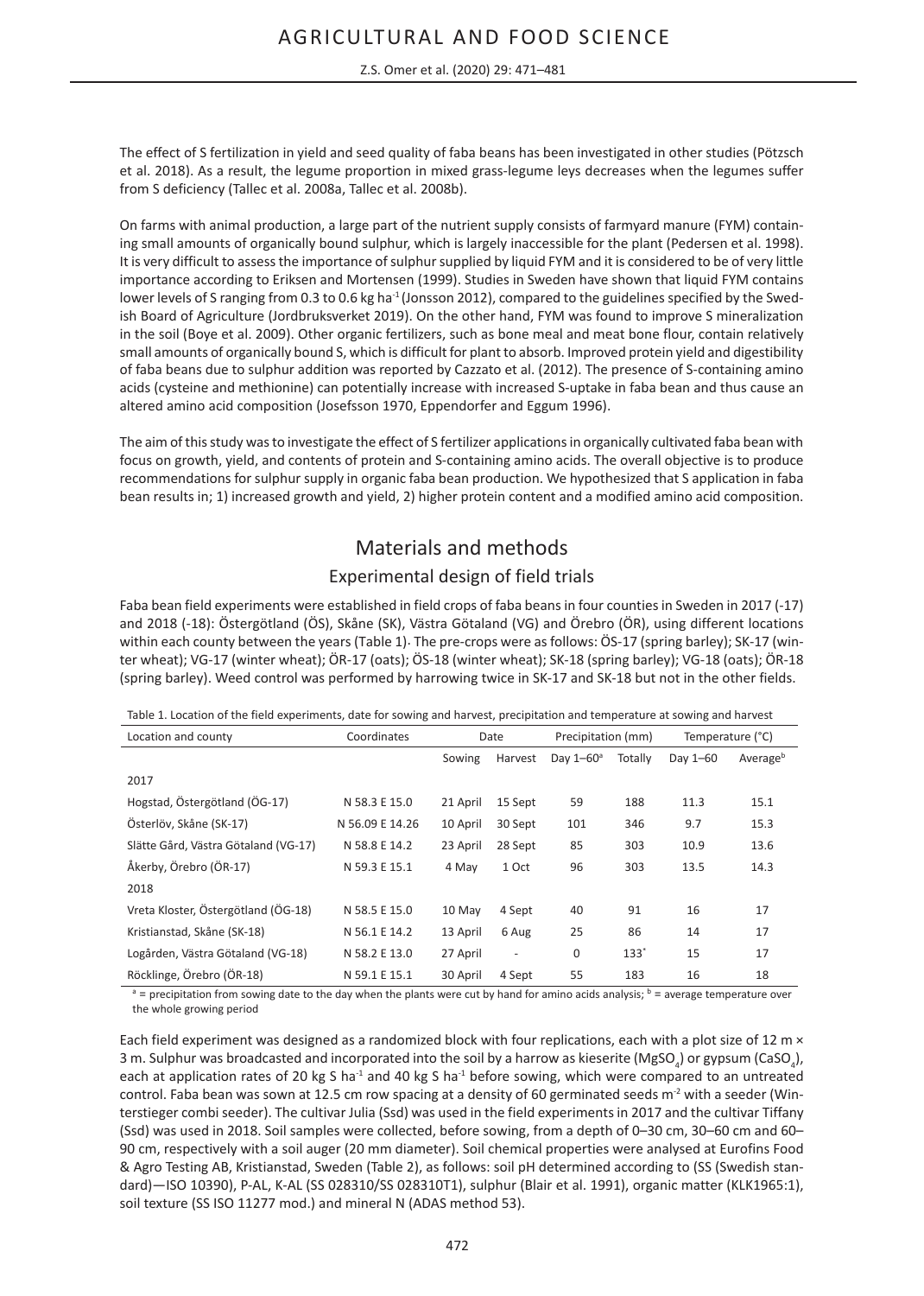|                  |               |     |        |                    |                |                          | Table 2. Soil type and chemical parameters at the field experiment locations in 2017 and 2018 |                   |                |                |            |                  |      |                    |          |                  |                    |                   |                |                   |             |
|------------------|---------------|-----|--------|--------------------|----------------|--------------------------|-----------------------------------------------------------------------------------------------|-------------------|----------------|----------------|------------|------------------|------|--------------------|----------|------------------|--------------------|-------------------|----------------|-------------------|-------------|
|                  |               |     |        |                    |                |                          | 2017                                                                                          |                   |                |                |            |                  |      |                    |          |                  | 2018               |                   |                |                   |             |
|                  | layer<br>Soil | 공   | P-AL   | $K-AL$             | $Mg-AL$        | K/Mg                     | $Ca-AL$                                                                                       | Organic<br>matter | Clay           | Sand           | Sulphate   | 공                | P-AL | K-AL               | Mg-AL    | K/Mg<br>ratio    | $CA-AL$            | Organic<br>matter | Clay           | Sand              | Sulphate    |
| County           | $\epsilon$ m) |     |        | $(mg 100 g^{-1a})$ |                | ratio                    | $(mg 100 g-1a)$                                                                               | (%)               |                | $(mg kg-1 DW)$ |            |                  |      | $(mg 100 g^{-1a})$ |          |                  | $(mg 100 g^{-1a})$ | (%)               |                | $(mg 100 g-1 DW)$ |             |
| ÖG               |               |     |        |                    |                |                          |                                                                                               |                   |                |                |            |                  |      |                    |          |                  |                    |                   |                |                   |             |
|                  | $0 - 30$      | 6.8 | ڢ<br>ق | $\overline{17}$    | $\overline{1}$ | $\overline{\phantom{0}}$ | 450                                                                                           | 7.00              | 38             | 26             | 6          | 6.2              | 3.7  | 8.5                | 7.7      | 1.1              | 170                | 3.5               | $\frac{8}{18}$ | 43                | 4           |
|                  | $3 - 60$      | 7.5 | 6.5    | 15                 | 15             | $\overline{\phantom{0}}$ | 540                                                                                           | 1.70              | 59             | $\overline{c}$ | $\infty$   | 7.0              | 7.8  | 8.3                | 17.0     | 0.5              | 310                | 1.6               | 54             | 28                | w           |
|                  | 06-09         | 8.5 | 5.5    | $\mathfrak{u}$     | $\mathfrak{u}$ | Ţ                        | 1000                                                                                          | 0.75              | 53             | $\overline{a}$ | G          | 7.4              | 12.0 | 10.0               | 17.0     | 0.6              | 310                | 0.9               | 36             | H                 | S           |
| $\frac{8}{5}$    |               |     |        |                    |                |                          |                                                                                               |                   |                |                |            |                  |      |                    |          |                  |                    |                   |                |                   |             |
|                  | $0 - 30$      | 6.6 | 6.2    | 5.2                | 6.4            | $0.\overline{8}$         | 160                                                                                           | 3.20              | $\overline{1}$ | 3              | 4          | 6.5              | 13.0 | 12.0               | 9.3      | 1.3              | 170                | 2.7               | $\sharp$       | 54                | $\mathbf 2$ |
|                  | $30 - 60$     | 7.7 | 3.7    | 3.6                | 6.5            | 0.6                      | 330                                                                                           | 1.10              | 늽              | යි             | $\epsilon$ | 7.0              | 7.6  | 7.2                | 7.8      | 0.9              | 170                | 1.2               | $\overline{a}$ | $\frac{8}{3}$     | G           |
|                  | 06-09         | 8.4 | 5.2    | 3.1                | $\overline{a}$ | 0.2                      | >2000                                                                                         | 0.41              | $\overline{ }$ | $\mathfrak{q}$ | S          | œ<br>نما         | 7.3  | 6.4                | 6.3      | 1.0              | 180                | 0.7               | $\overline{4}$ | 57                | $\mathbf 2$ |
| $\sqrt{2}$       |               |     |        |                    |                |                          |                                                                                               |                   |                |                |            |                  |      |                    |          |                  |                    |                   |                |                   |             |
|                  | $0 - 30$      | 7.3 | 8.4    | $\frac{3}{2}$      | $\overline{4}$ | $0.\overline{3}$         | 250                                                                                           | 2.40              | $\overline{a}$ | L              | S          | $\overline{6.0}$ | 2.8  | $\overline{8.1}$   | 5.7      | 1.4              | 120                | 6.0               | G              | ශ                 | 4           |
|                  | $30 - 60$     | 7.2 | 7.9    | $\overline{1}$     | 3              | 0.2                      | 240                                                                                           | 1.70              | 46             | S              | 34         | 5.5              | 2.2  | 2.5                | $^{0.1}$ | $1.\overline{3}$ | 36                 | $\frac{9}{1}$     | 6              | 81                |             |
|                  | 06-09         | 7.2 | 8.3    | $\overline{1}$     | 84             | 0.2                      | 230                                                                                           | 0.84              | 49             | r              | 99         | 5.8              | 1.5  | 5.8                | 13.0     | 0.4              | 56                 | 0.5               | $\Xi$          | 5                 |             |
| öŘ               |               |     |        |                    |                |                          |                                                                                               |                   |                |                |            |                  |      |                    |          |                  |                    |                   |                |                   |             |
|                  | $0 - 30$      | 6.5 | 3.8    | $\Xi$              | $\frac{8}{10}$ | 0.6                      | 140                                                                                           | 3.60              | 25             | $\overline{c}$ | 3          | 6.6              | 7.3  | 12.3               | 25.6     | 0.5              | 172                | 2.1               | 20             | $\infty$          | 23          |
|                  | $30 - 60$     | 6.7 | 2.4    | 8.7                | 33             | $\frac{3}{2}$            | 140                                                                                           | 1.50              | 29             | $\overline{ }$ | $\sim$     | 6.7              | 4.1  | 13.6               | 52.3     | $0.\overline{3}$ | 190                | $0.\overline{8}$  | 55             | 님                 | 25          |
|                  | $06 - 00$     | 6.9 | 6.2    | 8.7                | 52             | 0.2                      | <b>140</b>                                                                                    | 0.74              | 32             | 4              | $\sim$     | 7.0              | 6.7  | 15.7               | 80.6     | 0.2              | 205                | 0.5               | 45             | $\overline{4}$    | 32          |
| = air dried soil |               |     |        |                    |                |                          |                                                                                               |                   |                |                |            |                  |      |                    |          |                  |                    |                   |                |                   |             |

Z.S. Omer et al. (2020) 29: 471–481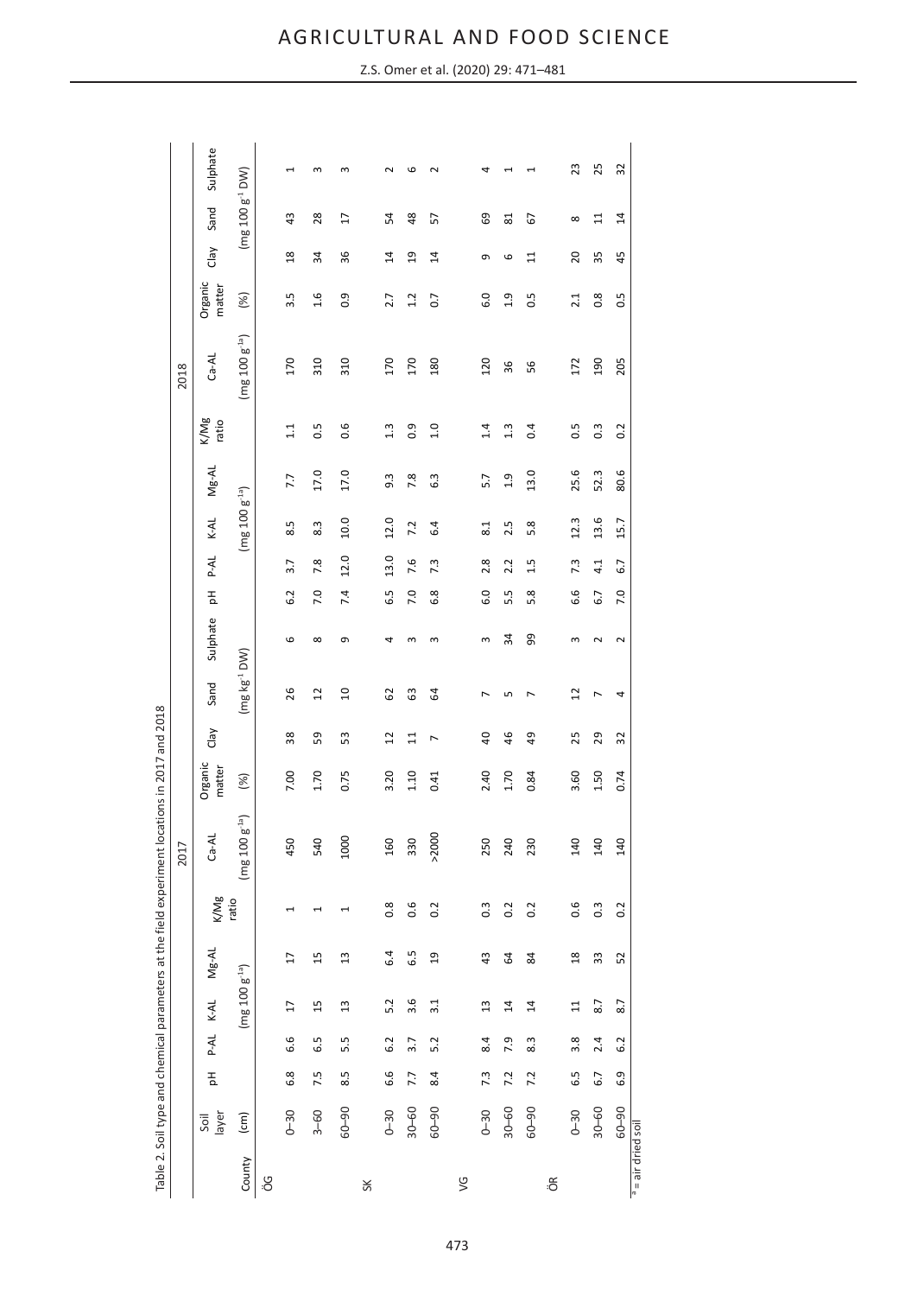Z.S. Omer et al. (2020) 29: 471–481

### Parameters investigated in field experiments

#### Registrations of crop canopy and analysis of nitrogen uptake and plant nutrient content

A visual rating of the crop canopy was performed on a scale of 0–100% at BBCH 60, to assess plant density. In addition, at BBCH 60 (Weber and Bleiholder 1990), at early flowering, faba bean shoots were harvested by hand by cutting two areas of 0.5 m<sup>2</sup> in each plot and both fresh and dry weights of plant biomass were recorded. Samples were dried in a forced-draught oven at 70 °C for 24 h and corrected for residual water content, by drying a subsample for 2 h at 105 °C for DM determination. Dry weight of whole-plant faba bean was not determined in field experiment SK-17. Plant macro- and micronutrients were analysed at Yara Megalab<sup>TM</sup>, Yara UK Limited, Pocklington, UK, according to Bergmann (1992).

The nitrogen uptake was estimated with an N-sensor (Yara) at BBCH 60 in six out of the eight field experiments. Corresponding measurements were performed with Green Seeker handheld Crop Sensor (Trimble Agriculture, Westminster, Colorado 80021, USA) at the two remaining field experiments, field SK-17 and SK-18. The Green Seeker measures the crop's reflectance of light and from that it is possible to calculate the N content using complex agronomic calculations called NDVI.

#### Registrations of seed yield and analysis of crude protein and amino acids

The faba bean was harvested at maturity (BBCH 88–89), weighed and water content was determined. At harvest, undried bean samples were collected to determine CP content as well as the contents of the amino acids lysine, methionine, cysteine, threonine, valine and histidine. Total N was analysed by the Kjeldahl method and the CP was calculated as total N×6.25. The analyses were performed at LKS mbH, Lichtenenwalde, Germany. At the field experiment VG-18, only bean samples were taken from each plot and analysed for CP and amino acid contents due to poor plant growth caused by drought and high occurrence of weeds.

### **Statistics**

The results were analysed by year using a mixed linear model with treatment, location and the interaction between treatment and location as fixed factors and block (location) as a random factor in JMP statistical software (ver.9.0) (USA) and SAS (ver. 9.3) (SAS Inst. Inc. Cary, NC). Four blocks were used per location and year. If the F-value for the main effect of treatment and location and the interaction effect between treatment and location was significant (*p* <0.05), pairwise comparisons were performed using Tukey's HSD test to identify differences between individual means. The biomass weights in the beginning of flowering were transformed by logarithm to reduce the variance. Contrast analyses were performed, i.e. the untreated control was compared with the mean of all sulphur treatments.

## Results

### Crop canopy density and nitrogen uptake

The visual assessment of the crop density (% coverage of ground) at BBCH 60 showed in field experiment VG-17 that the crop density of the untreated control was significantly lower (80%) compared to the treatment with 20 kg S ha<sup>-1</sup> gypsum and 40 kg S ha<sup>-1</sup> kieserite (91%). The 2018 growing season was affected by drought, which resulted in low faba bean growth in comparison to the 2017 field experiments. The results of N uptake by measurements with Yara's N-sensor and Green Seeker, showed no significant differences between the treatments (not shown).

### Biomass

The weight of plant dry mass (DM) at early flowering in 2017, was highest in ÖG- followed by ÖR and was lowest in VG, whereas the plant DM in 2018 was highest in SK-18, intermediate in ÖG and ÖR and lowest in VG (*p*<0.001; Table 3). There were no differences in biomass DM yield between the S fertilization treatments.

### Plant sulphur concentration and N:S ratio

The application of gypsum or kieserite significantly increased the average S concentration of the dry biomass compared to the control at early flowering stage in field experiments conducted in 2017 (*p* < 0.001; Table 3). No significant additional increase was obtained by the application of 40 kg S ha<sup>-1</sup>. In 2018, application of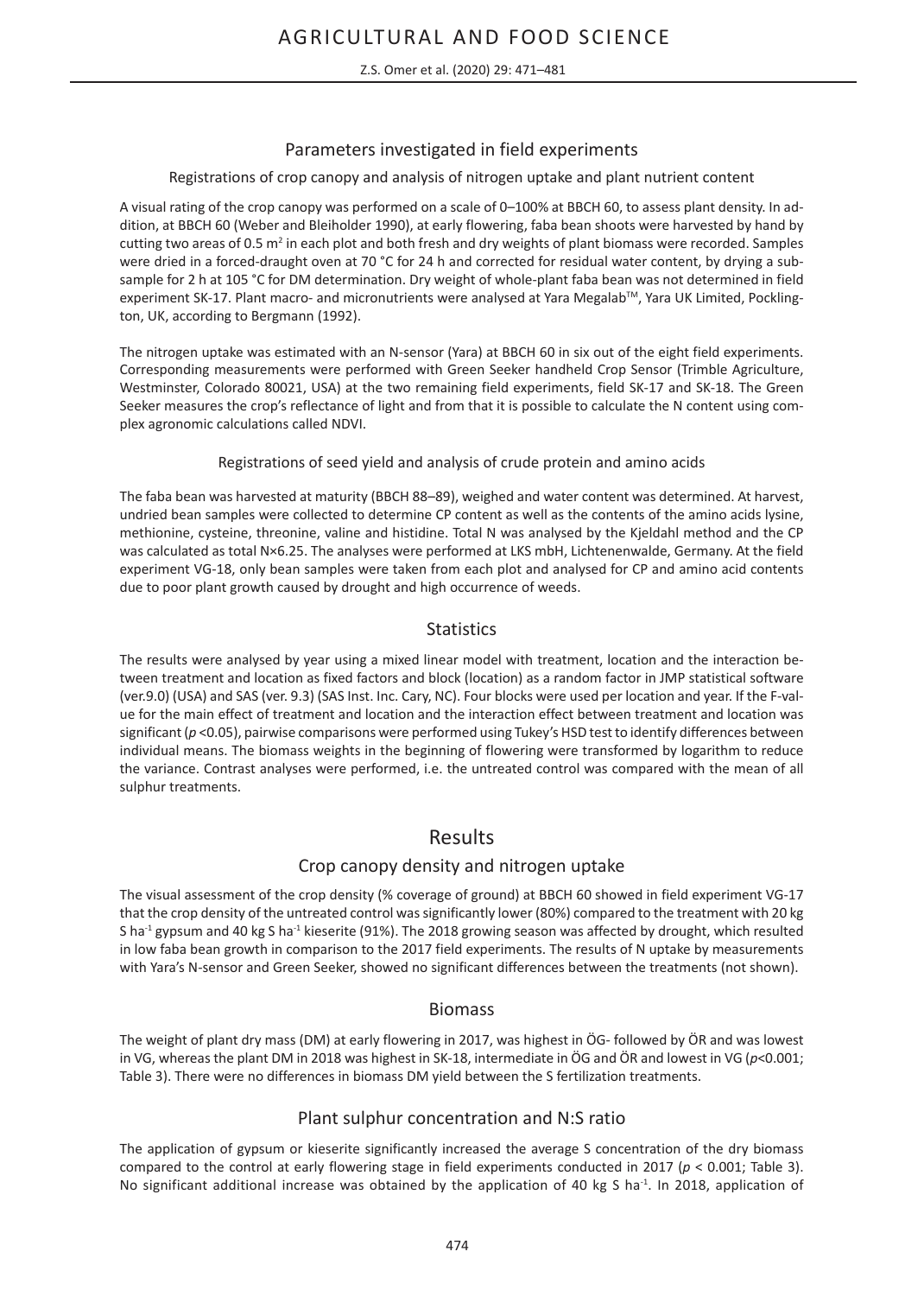40 kg S ha-1 kieserite to the soil significantly increased the S concentration in faba bean DM compared to the untreated control (*p* < 0.001). The S concentration was higher in ÖR than in all the other locations in both years (*p* < 0.001; Table 3). There were no interactions between treatments and locations (results not shown).

The S uptake by the crop at early flowering ranged from 2.4 to 18 kg S ha<sup>-1</sup> in 2017 and from 2.3 to 4.3 kg S ha<sup>-1</sup> in 2018 among locations (*p* < 0.001; Table 3). The S treatments did not affect the S uptake in 2017, whereas addition of 40 kg S ha<sup>-1</sup> of kieserite in 2018 increased S uptake in the faba bean compared to the untreated control (*p* < 0.05; Table 3).

The ratio of nitrogen to sulphur content (N:S) in faba bean at early flowering differed between locations in both years (Table 3). The ÖG and VG locations had higher N:S ratios than the SK and ÖR locations in 2017, which did not differ. In 2018, the ÖG location had the highest N:S ratio, followed by SK, which had a higher ratio than VG and ÖR ( $p$  < 0.001). The S treatments did not significantly affect the N:S ratios (Table 3).

|                                                                | Table 3. Biomass dry matter, sulphur concentration, sulphur uptake, N:S ratio of faba bean at early flowering (BBCH 60) at the |
|----------------------------------------------------------------|--------------------------------------------------------------------------------------------------------------------------------|
| eight field locations in 2017 and 2018 with sulphur treatments |                                                                                                                                |

|                           | Biomass (DW $kg \, \text{m}^{-2}$ ) |                   |                   | S conc. (% DM)    |         | Total S uptake ( $kg$ ha <sup>-1</sup> ) |                 | N:S ratio       |
|---------------------------|-------------------------------------|-------------------|-------------------|-------------------|---------|------------------------------------------|-----------------|-----------------|
|                           | 2017                                | 2018              | 2017              | 2018              | 2017    | 2018                                     | 2017            | 2018            |
| Location (county)         |                                     |                   |                   |                   |         |                                          |                 |                 |
| ÖG                        | 0.97a                               | 0.22 <sub>b</sub> | 0.19 <sub>b</sub> | $0.12$ bc         | 18.0a   | 2.6 <sub>b</sub>                         | 30a             | 46 a            |
| SK                        | -                                   | 0.37a             | 0.18 <sub>b</sub> | 0.11c             | $-$ a   | 4.0a                                     | 17 <sub>b</sub> | 30 <sub>b</sub> |
| VG                        | 0.14c                               | 0.17c             | 0.18 <sub>b</sub> | 0.13 <sub>b</sub> | 2.6c    | 2.3 <sub>b</sub>                         | 26a             | 21c             |
| ÖR                        | 0.52 <sub>b</sub>                   | 0.25 <sub>b</sub> | 0.29a             | 0.17a             | 14.9 b  | 4.3a                                     | 18 b            | 25c             |
| $p$ -value                | < 0.001                             | < 0.001           | < 0.001           | < 0.001           | < 0.001 | < 0.001                                  | < 0.001         | < 0.001         |
| Treatment                 |                                     |                   |                   |                   |         |                                          |                 |                 |
| Untreated                 | 0.57                                | 0.26              | 0.18c             | 0.12 <sub>b</sub> | 11.6    | 3.0 <sub>b</sub>                         | 22              | 33              |
| Gypsum 20 kg S ha $^{-1}$ | 0.53                                | 0.25              | 0.20 <sub>b</sub> | 0.13ab            | 11.4    | 3.4 <sub>b</sub>                         | 21              | 31              |
| Gypsum 40 kg S ha $^{-1}$ | 0.58                                | 0.23              | 0.22ab            | 0.13ab            | 13.1    | 3.1 <sub>b</sub>                         | 22              | 29              |
| Kieserite 20 kg S ha-1    | 0.54                                | 0.24              | $0.21$ ab         | 0.13ab            | 11.9    | 3.1 <sub>b</sub>                         | 24              | 32              |
| Kieserite 40 kg S ha-1    | 0.50                                | 0.26              | 0.23a             | 0.15a             | 11.3    | 3.7a                                     | 23              | 28              |
| $p$ -value                | ns                                  | ns                | < 0.001           | < 0.001           | ns      | < 0.05                                   | ns              | ns              |

Different letters indicate significant differences between means within a column for the effects of location and treatment according to Tukey's HSD test (p < 0.05). <sup>a</sup> = not analysed; ns = not statistically significant

#### Concentrations of macro- and micronutrients

There were significant differences of all analysed macro- and micronutrients in faba bean at early flowering in 2017 and 2018 between locations (Tables 4 and 5). The experimental sites that showed the lowest or highest concentrations varied with the nutrient element. The average concentrations of N ranged from 3.3% to 5.5% in faba bean DM in 2017 and from 2.5% to 5.3% in 2018 (Tables 4 and 5). There were no effects of S fertilizer treatments on macronutrient- or micronutrient concentrations in any of the eight field experiments.

#### Faba bean seed yield

The effect of S fertilization on seed yield varied between locations in 2017 (Table 6) and 2018 (Table 7), but not between treatments. There was an interaction between location and sulphur treatment in 2017, but it was only at location SK-17 where there was a significant difference between treatments within the field. In general, the seed yield of 2017 was highest in ÖG, followed by SK, VG and ÖR (Table 6). In 2018, the yield was highest at SK followed by ÖG and ÖR, when averaged over S treatments (Table 7). No significant differences were found between the S fertilization treatments and the untreated control in 2018.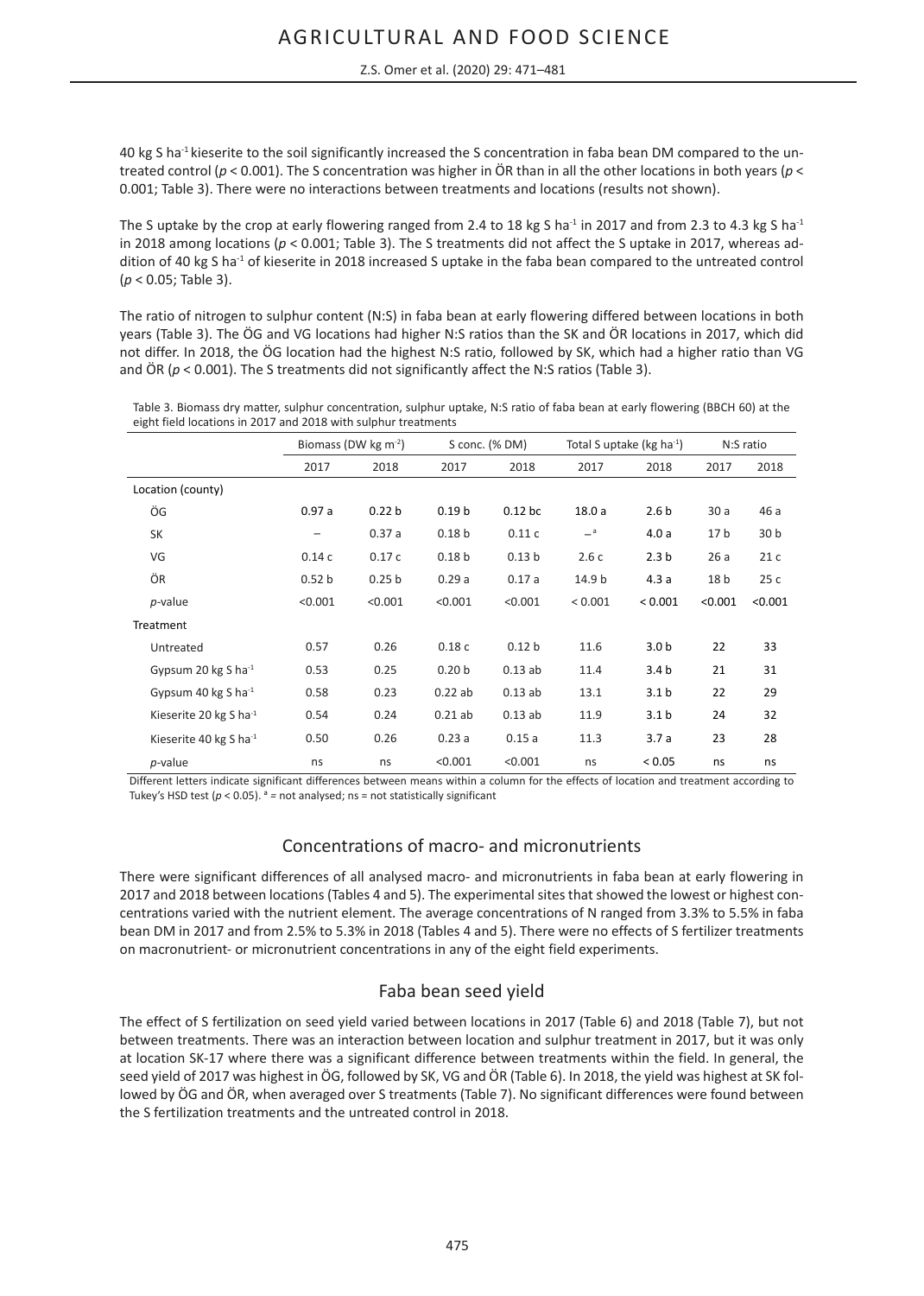#### Z.S. Omer et al. (2020) 29: 471–481

|                              | N       | P                 | K                    | Ca      | Mg                | Mn      | B                 | Cu                | Mo             | Fe      | Zn      |
|------------------------------|---------|-------------------|----------------------|---------|-------------------|---------|-------------------|-------------------|----------------|---------|---------|
|                              |         |                   | (% DM <sup>1</sup> ) |         |                   |         |                   |                   | $(mg kg-1 DM)$ |         |         |
| Location (county)            |         |                   |                      |         |                   |         |                   |                   |                |         |         |
| ÖG-17                        | 5.52a   | 0.61a             | 2.24 <sub>b</sub>    | 0.96c   | 0.26d             | 23.4d   | 30.8a             | 16.3 <sub>b</sub> | 1.30b          | 142b    | 42.6c   |
| SK-17                        | 3.32d   | 0.28c             | 1.40c                | 1.58a   | 0.34c             | 57.0a   | 29.9a             | 10.2 <sub>c</sub> | 0.48c          | 471a    | 55.9b   |
| $VG-17$                      | 4.56с   | 0.33c             | 2.40b                | 1.10c   | 0.44 <sub>b</sub> | 30.8c   | 22.6 <sub>b</sub> | 10.4c             | 1.41b          | 262a    | 24.1d   |
| ÖR-17                        | 5.00b   | 0.41 <sub>b</sub> | 3.08a                | 1.36b   | 0.53a             | 49.6b   | 31.2a             | 21.3a             | 1.76a          | 368a    | 64.1a   |
| p-value                      | < 0.001 | < 0.001           | < 0.001              | < 0.001 | < 0.001           | < 0.001 | < 0.001           | < 0.001           | < 0.001        | < 0.002 | < 0.001 |
| Treatment                    |         |                   |                      |         |                   |         |                   |                   |                |         |         |
| Untreated                    | 4.59    | 0.41              | 2.27                 | 1.23    | 0.39              | 41.4    | 28.7              | 14.1              | 1.34           | 308     | 46.0    |
| Gypsum 20 kg S ha $^{-1}$    | 4.58    | 0.41              | 2.22                 | 1.28    | 0.41              | 40.5    | 29.0              | 15.2              | 1.30           | 342     | 47.3    |
| Gypsum 40 kg S ha $^{-1}$    | 4.61    | 0.40              | 2.15                 | 1.28    | 0.40              | 41.1    | 28.7              | 14.4              | 1.15           | 291     | 47.3    |
| Kieserite 20 kg S ha-1       | 4.61    | 0.41              | 2.31                 | 1.25    | 0.39              | 38.7    | 28.3              | 14.1              | 1.19           | 296     | 46.9    |
| Kieserite 40 kg S ha $^{-1}$ | 4.62    | 0.41              | 2.44                 | 1.21    | 0.39              | 39.4    | 28.5              | 15.0              | 1.20           | 316     | 46.1    |
| $p$ -value                   | ns      | ns                | ns                   | ns      | ns                | ns      | ns                | ns                | ns             | ns      | ns      |

Table 4. Concentrations of macro- and micronutrients in faba bean at the beginning of flowering (BBCH 60) at the four field trial locations in 2017 with various sulphur treatments

Different letters indicate significant differences between means within a column for the effect of location according to Tukey's HSD test (*p*   $<$  0.05).<sup>1</sup> = dry matter content

Table 5. Concentrations of macronutrients and micronutrients in faba bean at the beginning of flowering (BBCH 60) at the four field experiment locations in 2018 with various sulphur treatments

|                                    | N       | P                 | K                    | Ca      | Mg                | Mn      | B                 | Cu               | Mo             | Fe    | Zn      |
|------------------------------------|---------|-------------------|----------------------|---------|-------------------|---------|-------------------|------------------|----------------|-------|---------|
|                                    |         |                   | (% DM <sup>1</sup> ) |         |                   |         |                   |                  | $(mg kg-1 DM)$ |       |         |
| Location (county)                  |         |                   |                      |         |                   |         |                   |                  |                |       |         |
| ÖG-18                              | 5.33a   | 0.36a             | 2.04b                | 0.82c   | 0.26 <sub>b</sub> | 65.6ab  | 21.9bc            | 14.8a            | 0.26c          | 182c  | 53.6b   |
| SK-18                              | 3.21c   | 0.36a             | 2.43a                | 1.49a   | 0.20d             | 65.9a   | 26.1a             | 8.3 <sub>b</sub> | 0.98a          | 255b  | 45.7c   |
| $VG-18$                            | 2.50d   | 0.25 <sub>b</sub> | 2.27a                | 1.09b   | 0.23c             | 55.1b   | 20.3 <sub>c</sub> | 9.1 <sub>b</sub> | 0.81b          | 167c  | 42.5c   |
| ÖR-18                              | 4.13b   | 0.36a             | 1.95b                | 1.09b   | 0.46a             | 61.8ab  | 22.6 <sub>b</sub> | 15.7a            | 0.29c          | 366a  | 69.7a   |
| $p$ -value                         | < 0.001 | < 0.001           | < 0.001              | < 0.001 | < 0.001           | < 0.001 | < 0.001           | < 0.001          | < 0.001        | 0.002 | < 0.001 |
| Treatment                          |         |                   |                      |         |                   |         |                   |                  |                |       |         |
| Untreated                          | 3.80    | 0.34              | 2.2                  | 1.17    | 0.29ab            | 63      | 23                | 12.1             | 0.62           | 238   | 54      |
| Gypsum 20 kg S ha $^{-1}$          | 3.80    | 0.32              | 2.1                  | 1.09    | 0.28 <sub>b</sub> | 60      | 22                | 11.6             | 0.61           | 241   | 50      |
| Gypsum 40 kg S ha <sup>-1</sup>    | 3.68    | 0.32              | 2.1                  | 1.12    | 0.28 <sub>b</sub> | 61      | 23                | 11.7             | 0.51           | 239   | 52      |
| Kieserite 20 kg S ha <sup>-1</sup> | 3.87    | 0.33              | 2.2                  | 1.11    | 0.28ab            | 63      | 23                | 11.9             | 0.53           | 243   | 52      |
| Kieserite 40 kg S ha <sup>-1</sup> | 3.83    | 0.35              | 2.2                  | 1.12    | 0.30a             | 64      | 23                | 12.6             | 0.64           | 252   | 56      |
| <i>p</i> -value                    | ns      | ns                | ns                   | ns      | < 0.001           |         | ns                | ns               | ns             | ns    | ns      |

Different letters indicate significant differences between means within a column for the effects of location and sulphur treatment respectively according to Tukey's HSD test  $(p < 0.05)$ .<sup>1</sup> = dry matter content

### Crude protein and amino acids

The CP content of the faba bean seed was similar among the S treatments in 2017 but tended to differ between the S treatments in 2018 (Tables 6 and 7). However, there were differences in the seed CP content between locations, where SK had the highest CP content, followed VG and ÖR, and ÖG had the lowest CP content in 2017 (*p* < 0.001; Table 6). In 2018, the seed CP content was highest in ÖG and ÖR, followed by VG and SK (*p* < 0.001; Table 7). The protein yield of the seeds also was affected by location in both years. In 2017, the CP yield of the seeds ranked as  $\ddot{O}G > SK > \ddot{O}R > VG$  and as  $SK > \ddot{O}G > \ddot{O}R$  in 2018 (Tables 6 and 7).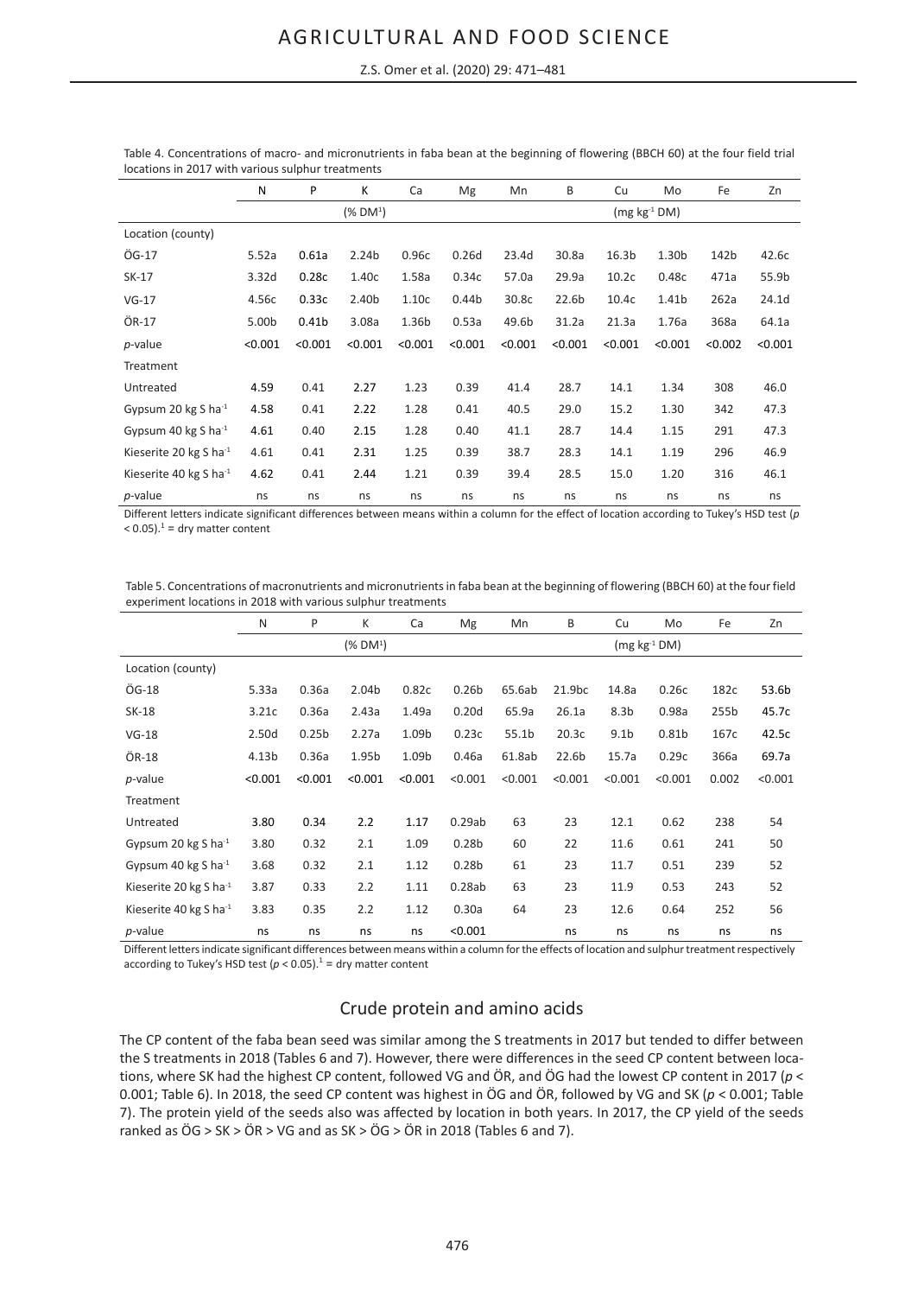Z.S. Omer et al. (2020) 29: 471–481

| Main effect and interaction        | Yield 15% WC <sup>1</sup><br>$(kg ha-1)$ | Crude Protein<br>(% of DM) | Protein yield<br>$(kg ha-1)$ | DM bean<br>(%) |
|------------------------------------|------------------------------------------|----------------------------|------------------------------|----------------|
| Location (county)                  |                                          |                            |                              |                |
| ÖG-17                              | 5531a                                    | 30.7c                      | 1697a                        | 70.9d          |
| SK-17                              | 4451b                                    | 33.0a                      | 1467b                        | 85.9b          |
| $VG-17$                            | 3943c                                    | 31.1bc                     | 957d                         | 75.4c          |
| ÖR-17                              | 3080d                                    | 31.9b                      | 1256c                        | 87.5a          |
| $p$ -value                         | 0.001                                    | < 0.001                    | < 0.001                      | < 0.001        |
| Treatment                          |                                          |                            |                              |                |
| Untreated                          | 4333                                     | 31.5                       | 1365                         | 80.0           |
| Gypsum 20 kg S ha $^{-1}$          | 4308                                     | 31.6                       | 1358                         | 79.9           |
| Gypsum 40 kg S ha <sup>-1</sup>    | 4227                                     | 31.7                       | 1339                         | 79.9           |
| Kieserite 20 kg S ha <sup>-1</sup> | 4265                                     | 31.7                       | 1350                         | 79.9           |
| Kieserite 40 kg S ha-1             | 4122                                     | 31.8                       | 1308                         | 80.0           |
| $p$ -value                         | ns                                       | ns                         | ns                           | ns             |
| Location × Treatment               |                                          |                            |                              |                |
| ÖG-17                              |                                          |                            |                              |                |
| Untreated                          | 5676a                                    | 31.0                       | 1760a                        | 71.1           |
| Gypsum 20 kg S ha-1                | 5651a                                    | 30.5                       | 1725ab                       | 70.9           |
| Gypsum 40 kg S ha <sup>-1</sup>    | 5265ab                                   | 30.5                       | 1605abc                      | 71.0           |
| Kieserite 20 kg S ha <sup>-1</sup> | 5795a                                    | 30.7                       | 1777a                        | 70.7           |
| Kieserite 40 kg S ha <sup>-1</sup> | 5266ab                                   | 30.7                       | 1615abc                      | 70.7           |
| SK-17                              |                                          |                            |                              |                |
| Untreated                          | 4814bc                                   | 32.6                       | 1567abcd                     | 85.8           |
| Gypsum 20 kg S ha-1                | 4490bcd                                  | 33.1                       | 1484bcde                     | 85.8           |
| Gypsum 40 kg S ha <sup>-1</sup>    | 4480bcd                                  | 33.1                       | 1482bcde                     | 85.7           |
| Kieserite 20 kg S ha <sup>-1</sup> | 4404cd                                   | 33.1                       | 1457cdef                     | 85.8           |
| Kieserite 40 kg S ha <sup>-1</sup> | 4069d                                    | 33.0                       | 1344defg                     | 86.3           |
| ÖR-17                              |                                          |                            |                              |                |
| Untreated                          | 3130ef                                   | 30.5                       | 955h                         | 75.5           |
| Gypsum 20 kg S ha <sup>-1</sup>    | 3090ef                                   | 30.9                       | 954h                         | 75.4           |
| Gypsum 40 kg S ha <sup>-1</sup>    | 3088ef                                   | 31.3                       | 967h                         | 75.3           |
| Kieserite 20 kg S ha <sup>-1</sup> | 3015f                                    | 31.2                       | 941h                         | 75.3           |
| Kieserite 40 kg S ha-1             | 3074ef                                   | 31.6                       | 971h                         | 75.6           |
| $VG-17$                            |                                          |                            |                              |                |
| Untreated                          | 3712def                                  | 31.8                       | 1177gh                       | 87.6           |
| Gypsum 20 kg S ha-1                | 4001d                                    | 31.8                       | 1271efg                      | 87.5           |
| Gypsum 40 kg S ha-1                | 4076cd                                   | 32.0                       | 1303efg                      | 87.5           |
| Kieserite 20 kg S ha-1             | 3845cd                                   | 31.9                       | 1225fg                       | 87.6           |
| Kieserite 40 kg S ha <sup>-1</sup> | 4080cd                                   | 32.0                       | 1304efg                      | 87.4           |
| $p$ -value                         | 0.001                                    | ns                         | < 0.001                      | ns             |
| CV                                 | 4.9                                      | 2.0                        | $5.0$                        | 0.4            |

Table 6. Content of crude protein; protein yield and dry matter content (DM) of faba bean supplied with various sulphur fertilizer applications in 2017

Different letters indicate significant differences between means within a column for the effects of location and interaction between location and sulphur treatment, according to Tukey's HSD test ( $p < 0.05$ ).<sup>1</sup> = water content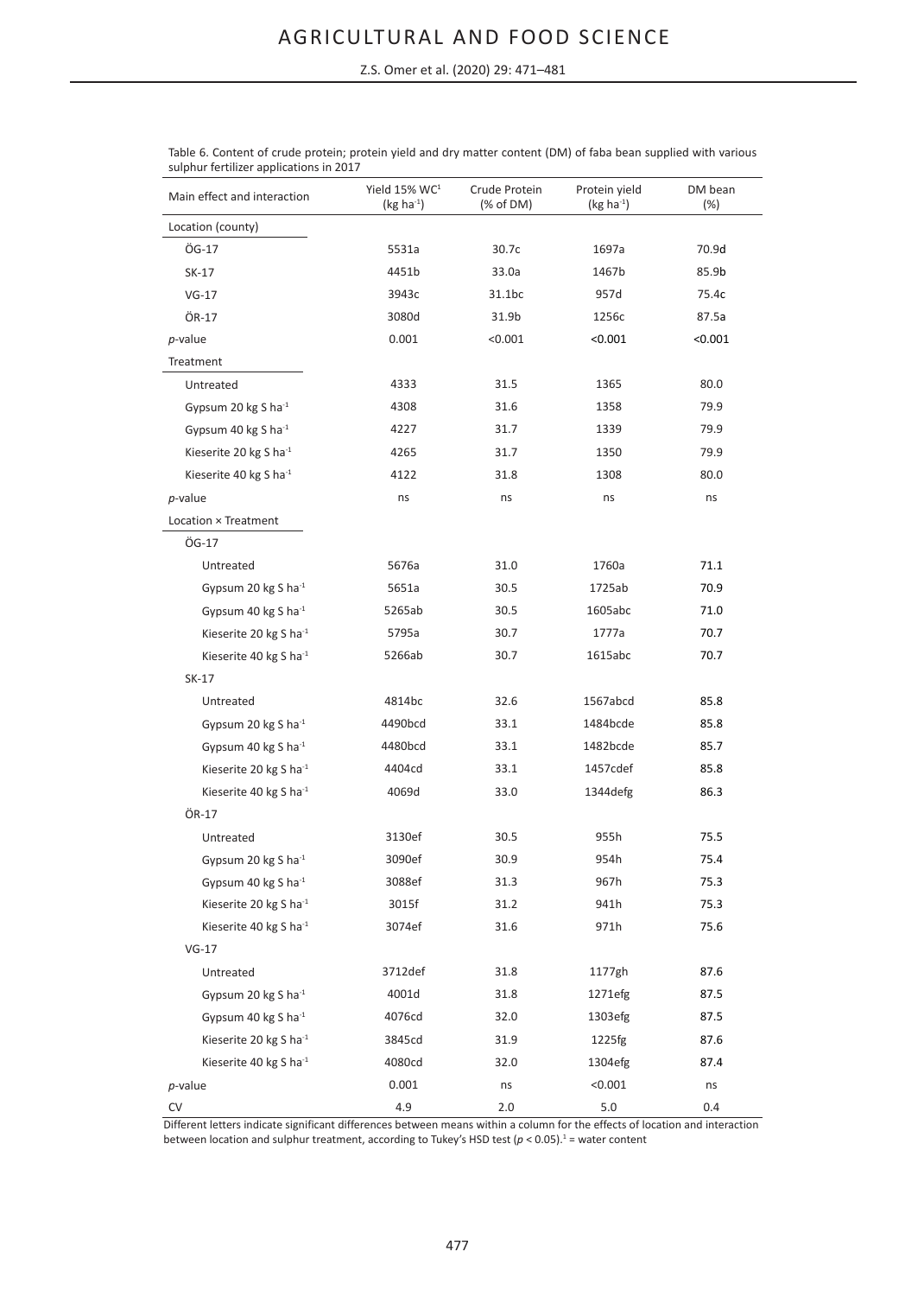Z.S. Omer et al. (2020) 29: 471–481

| Main effect and interaction        | Yield 15% WC (kg<br>$ha^{-1}$ | Crude Protein<br>(% of DM) | Protein yield<br>$(kg ha-1)$ | DM bean<br>(%) |
|------------------------------------|-------------------------------|----------------------------|------------------------------|----------------|
| Location (county)                  |                               |                            |                              |                |
| ÖG-18                              | 1478b                         | 31.5a                      | 397b                         | 81.3b          |
| SK-18                              | 2267a                         | 27.5c                      | 529a                         | 85.7a          |
| ÖR-18                              | 850c                          | 31.5a                      | 228c                         | 69.7c          |
| $VG-18$                            | $-$ a                         | 30.0b                      |                              | 81.0b          |
| p-value                            | < 0,001                       | < 0.001                    | < 0.001                      | < 0.001        |
| Treatment                          |                               |                            |                              |                |
| Untreated                          | 1535                          | 30.5                       | 390                          | 79.5           |
| Gypsum 20 kg S ha-1                | 1581                          | 30.3                       | 400                          | 78.0           |
| Gypsum 40 kg S ha-1                | 1592                          | 29.8                       | 395                          | 81.0           |
| Kieserite 20 kg S ha-1             | 1519                          | 29.8                       | 380                          | 78.8           |
| Kieserite 40 kg S ha-1             | 1430                          | 30.2                       | 360                          | 79.8           |
| $p$ -value                         | ns                            | (0.094)                    | ns                           | (0.082)        |
| Location × Treatment               |                               |                            |                              |                |
| ÖG-18                              |                               |                            |                              |                |
| Untreated                          | 1531                          | 31.8                       | 422                          | 81.2           |
| Gypsum 20 kg S ha-1                | 1606                          | 31.8                       | 435                          | 81.2           |
| Gypsum 40 kg S ha-1                | 1531                          | 30.8                       | 402                          | 81.3           |
| Kieserite 20 kg S ha-1             | 1501                          | 31.5                       | 403                          | 81.3           |
| Kieserite 40 kg S ha-1             | 1189                          | 31.9                       | 323                          | 81.5           |
| SK-18                              |                               |                            |                              |                |
| Untreated                          | 2218                          | 27.7                       | 520                          | 86.6           |
| Gypsum 20 kg S ha-1                | 2338                          | 27.7                       | 551                          | 85.8           |
| Gypsum 40 kg S ha-1                | 2304                          | 27.2                       | 532                          | 86.0           |
| Kieserite 20 kg S ha-1             | 2244                          | 27.4                       | 522                          | 85.0           |
| Kieserite 40 kg S ha-1             | 2230                          | 27.5                       | 522                          | 85.0           |
| ÖR-18                              |                               |                            |                              |                |
| Untreated                          | 826                           | 32.1                       | 227                          | 68.7           |
| Gypsum 20 kg S ha-1                | 800                           | 31.3                       | 214                          | 67.4           |
| Gypsum 40 kg S ha-1                | 1592                          | 31.3                       | 250                          | 74.9           |
| Kieserite 20 kg S ha-1             | 1519                          | 31.3                       | 215                          | 68.3           |
| Kieserite 40 kg S ha <sup>-1</sup> | 1430                          | 31.5                       | 234                          | 69.2           |
| $VG-18$                            |                               |                            |                              |                |
| Untreated                          |                               | 30.5                       |                              | 81.6           |
| Gypsum 20 kg S ha-1                |                               | 30.3                       |                              | 77.6           |
| Gypsum 40 kg S ha-1                |                               | 30.1                       |                              | 81.7           |
| Kieserite 20 kg S ha-1             |                               | 29.0                       |                              | 80.7           |
| Kieserite 40 kg S ha-1             |                               | 30.0                       |                              | 83.5           |
| $p$ -value                         | ns                            | ns                         | ns                           | ns             |
| CV                                 | 30.7                          | 4.3                        | 15.1                         | 4.3            |

| Table 7. Content of crude protein, protein yield and dry matter content (DM) of faba bean supplied with various |  |  |
|-----------------------------------------------------------------------------------------------------------------|--|--|
| sulphur applications in 2018                                                                                    |  |  |

Different letters indicate significant differences between means within a column for the effect of location according to Tukey's HSD test  $(p < 0.05)$ .  $a = not analyzed$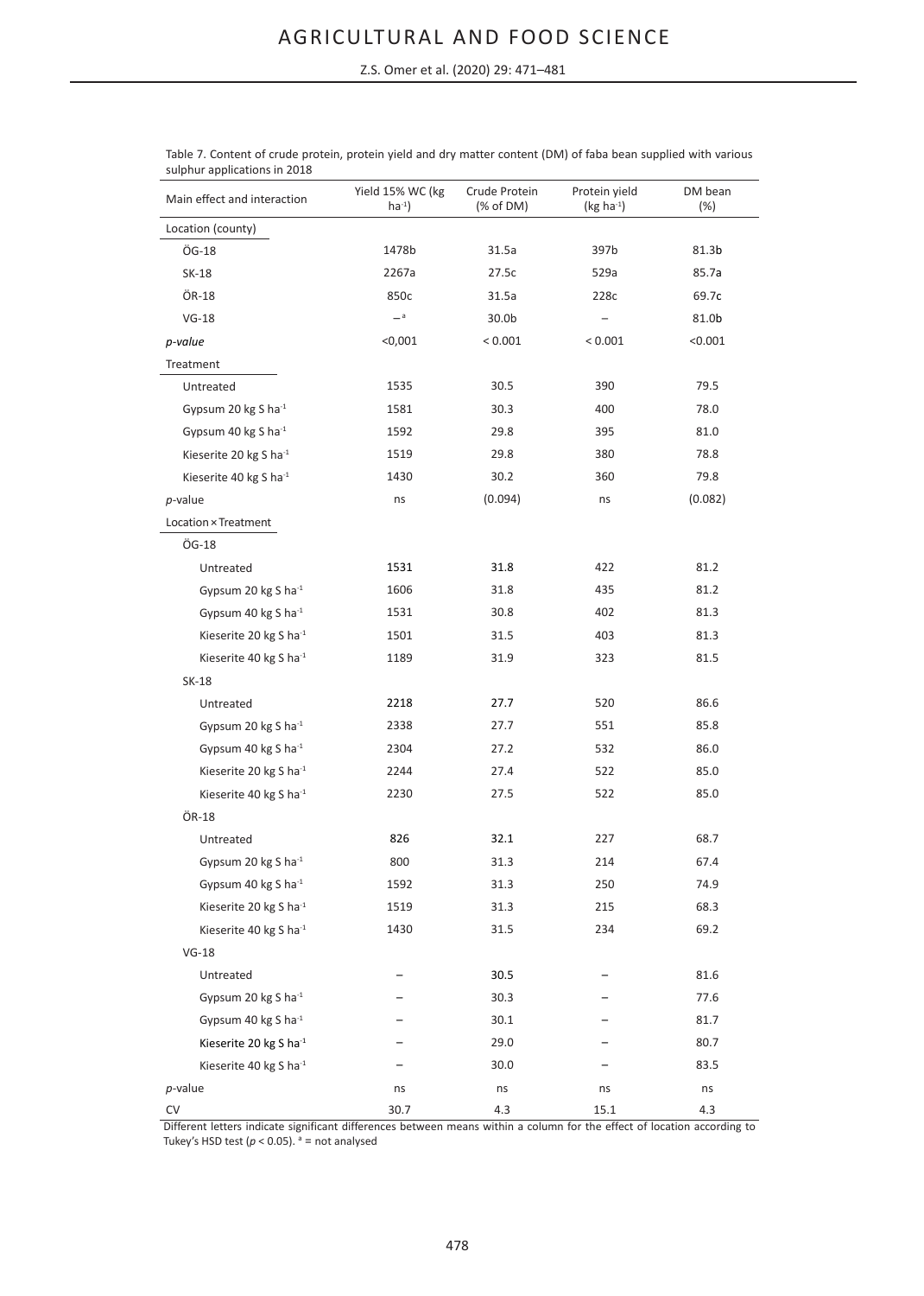The analysed amino acids showed no differences between the S treatments and no interactions between the S treatment and location were found (Table 8). However, there were differences between the locations in both years, where ÖG and ÖR had the highest concentration of methionine compared to SK and VG ( $p < 0.01$ ). Cysteine concentration was higher in ÖG than in SK and ÖR in 2017 (*p* < 0.01), whereas no differences in cysteine concentration between the locations could be found in 2018.

Table 8. Concentration of amino acids (g kg $1$  DM) in faba bean treated with different products and various levels of sulphur applications at three field trial sites in 2017 and four field trial sites in 2018

|                                    | Lysin             | Methionine       | Cysteine         | Threonine        | Valin             | Histidine        |
|------------------------------------|-------------------|------------------|------------------|------------------|-------------------|------------------|
| 2017 Location (county)             |                   |                  |                  |                  |                   |                  |
| ÖG-17                              | 17.3c             | 2.7a             | 3.6a             | 12.1a            | 12.9a             | 9.4a             |
| SK-17                              | 20.9a             | 2.3 <sub>b</sub> | 2.8 <sub>b</sub> | 11.9a            | 13.3a             | 8.6b             |
| ÖR-17                              | 19.3 <sub>b</sub> | 2.7a             | 2.7 <sub>b</sub> | 12.4a            | 13.3a             | 8.6b             |
| $p$ -value                         | < 0.001           | 0.003            | 0.003            | ns               | ns                | 0.001            |
| Treatment                          |                   |                  |                  |                  |                   |                  |
| Untreated                          | 18.6              | 2.7              | 2.6              | 11.9             | 13.2              | 8.6              |
| Gypsum 20 kg S ha <sup>-1</sup>    | 19.9              | 2.5              | 3.2              | 12.2             | 13.1              | 8.7              |
| Gypsum 40 kg S ha <sup>-1</sup>    | 19.2              | 2.5              | 2.9              | 12.1             | 13.1              | 8.9              |
| Kieserite 20 kg S ha-1             | 18.7              | 2.5              | 3.1              | 12.1             | 13.3              | 9.1              |
| Kieserite 40 kg S ha <sup>-1</sup> | 19.4              | 2.7              | 3.5              | 12.5             | 13.2              | 9.0              |
| $p$ -value                         | ns                | ns               | ns               | ns               | ns                | ns               |
| 2018 Location (county)             |                   |                  |                  |                  |                   |                  |
| ÖG-18                              | 21.4a             | 2.4a             | 3.0a             | 10.5a            | 12.8b             | 8.6a             |
| <b>SK-18</b>                       | 18.7c             | 2.1 <sub>b</sub> | 3.0a             | 9.4 <sub>b</sub> | 12.0c             | 7.9 <sub>b</sub> |
| ÖR-18                              | 20.1 <sub>b</sub> | 2.4a             | 3.4a             | 10.9a            | 14.3a             | 8.9a             |
| $VG-18$                            | 21.4a             | 2.2 <sub>b</sub> | 3.2a             | 10.7a            | 13.2 <sub>b</sub> | 8.0 <sub>b</sub> |
| $p$ -value                         | < 0.001           | < 0.001          | (0.09)           | < 0.001          | < 0.001           | < 0.001          |
| Treatment                          |                   |                  |                  |                  |                   |                  |
| Untreated                          | 20.3              | 2.3              | 3.0              | 10.4             | 13.1              | 8.4              |
| Gypsum 20 kg S ha <sup>-1</sup>    | 20.5              | 2.2              | 3.1              | 10.5             | 13.3              | 8.4              |
| Gypsum 40 kg S ha <sup>-1</sup>    | 20.7              | 2.3              | 3.2              | 10.2             | 12.8              | 8.3              |
| Kieserite 20 kg S ha-1             | 20.7              | 2.3              | 3.0              | 10.3             | 13.3              | 8.4              |
| Kieserite 40 kg S ha <sup>-1</sup> | 19.9              | 2.2              | 3.4              | 10.5             | 13.1              | 8.5              |
| $p$ -value                         | ns                | ns               | ns               | ns               | ns                | ns               |

Different letters indicate significant differences between means within a column for the effect of location according to Tukey's HSD test  $(p < 0.05)$ .

## **Discussion**

In this study, the influence of S fertilization on growth, yield and quality in terms of CP and amino acid content was investigated in organically produced faba bean for the first time under field conditions in Sweden. Sulphur fertilizer treatments increased both S concentration and S uptake in faba bean dry matter. However, our results were not in accordance with hypothesis 1, i.e., that the S fertilizers application in faba bean results in increased growth and yield. In general, S fertilization had no significant positive impact on the crop canopy density, except at the site VG-17. The S content in the topsoil (0-30 cm) at VG-17 (3 mg kg<sup>-1</sup>) was at the same level, as experimental sites SK-17 and ÖR-17 (4 and 3 mg kg<sup>-1</sup> respectively). In addition, the S-content in the biomass at VG-17 (0.18% DM) was comparable with the respective level at ÖG-17 and SK-17 (0.19 and 0.18% DM) respectively. Therefore, the positive effect in terms of canopy density observed in sulphur treatments as compared to control, is barely due to the reduced growth in the untreated control at this specific field experiment (VG-17), which in turn could probably be due to other factors such as weeds. In addition, there was no link between S concentration and plant dry mass weights. For example, in 2017, the dry mass weight was highest at ÖG, while S concentration was similar to that in faba bean grown at sites SK-17 and VG-17. The obtained average yield over the four field trials in 2017 was 4251 kg ha<sup>-1</sup> and for such average seed yield the average S uptake was only 11.8 kg ha<sup>-1</sup> (Tables 3 and 6).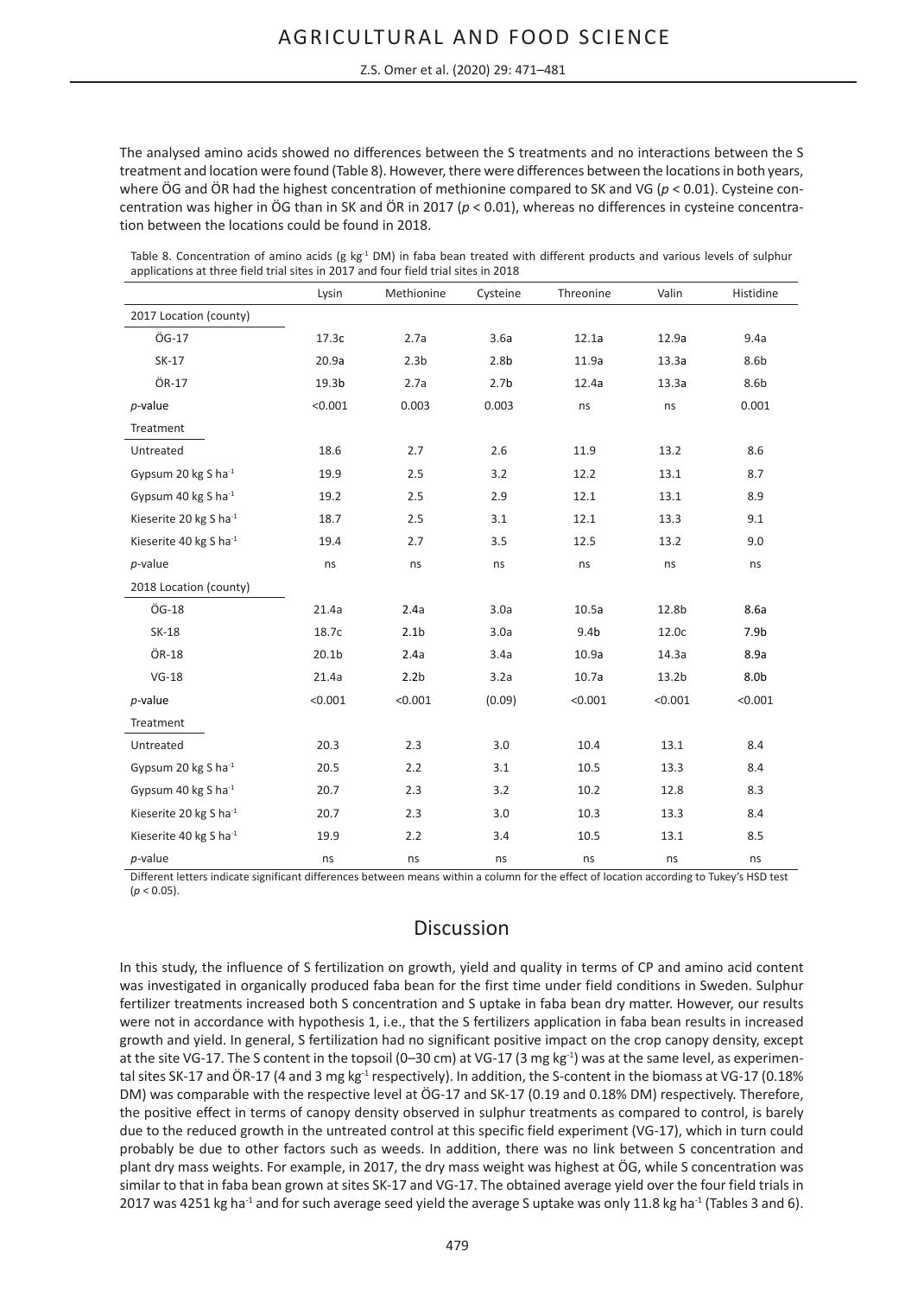#### Z.S. Omer et al. (2020) 29: 471–481

These results correspond with the levels reported by Pötzsch et al. (2018) where the average seed yield was 3000 kg ha<sup>-1</sup> and the average S accumulation in the shoots was 10 kg ha<sup>-1</sup>.

The growing season of 2018 was affected by drought and heat stress, which resulted in low yields in several springsown crops. Furthermore, during 2018, the dry weight was highest in SK-18, while the S concentration in DM was significantly lower compared to the other sites. Statistical analysis did not show positive correlations between S in DM or seed yield. On the other hand, significant amounts of S might be mobilized to faba bean seeds, something that was not investigated in this study.

The CP content (%) and protein yield (kg ha<sup>-1</sup>) were not affected by S fertilizer treatments. Thus, the results were not in accordance with hypothesis 2, i.e., that protein content would increase, and the amino acid composition would be altered by S fertilizer application. Differences between the experimental sites concerning the effect of the S fertilizers on protein yield indicate effects of other factors, such as soil properties and the prevailing environmental conditions (Pötzsch et al. 2018). The clear differences during both years between the experimental sites in macro- and micronutrient content in DM, protein content and protein yield, indicate the complexity of the effect of S fertilization on faba bean and the difficulty to generate guidelines for S fertilization to farmers, which was also discussed by Boye (2011).

Sufficient plant-available sulphur is also important for the sulphur-containing amino acids cysteine and methionine, which are normally found at lower concentrations than most other amino acids in faba bean (Barlóg et al. 2019). The low contents of cysteine and methionine compared to other amino acids (lysine, threonine, valine and histidine) were confirmed in the present study. Gypsum and kieserite treatments did not affect the contents of cysteine and methionine, nor the other amino acids. On the other hand, there were significant differences between the experimental sites in the content of methionine, cysteine and other amino acids, which may be due to differences in weather and soil properties and mineral contents. Similar to our results, Barlóg et al. (2019) showed no effect of applying 50 kg S ha<sup>-1</sup> before sowing on the content of cysteine and methionine in faba bean. The authors explain that the soil contained sufficient amounts of S for the amino acid synthesis (8 mg kg-1). However, Glowacka et al. (2019) reported an increase of cysteine and methionine in common beans fertilized with 50 kg S per ha<sup>-1</sup> kieserite in sulphur-poor soils in southeast Poland.

Faba bean is generally sensitive to drought and the yield can be reduced by 52% under water stress conditions (Raderschall et al. 2021). Therefore, both growth and yield were lower in the 2018 field experiments compared to 2017. The field experiment in site SK-18 had the highest yield in 2018, possibly thanks to the late rain showers (10.6 mm) in July, which also prolonged the growing season. Significant differences in yield levels between years and experimental sites was reported by Pötzsch et al. (2018). It is also interesting to mention that the experimental site at ÖR had the highest S concentration in faba bean DM both experimental years, but the seed yields were significantly lower compared to the other field experimental sites. The DM content of the seeds and protein yield were also lowest at ÖR, while nitrogen uptake in the biomass showed normal levels. This site had more rainfall in total during 2017 compared to the site at ÖG (303 mm vs. 188 mm) and in 2018, the location at ÖR had the highest amount of rainfall in May and August, but the weather was very dry in July, hence the drought stress leading to decreased seed yield. In addition to total rainfall at each site, the amount of rainfall during the period of May– June is suggested to play a significant role since S content in dry matter and seed yield may negatively correlate with precipitation during the first 60 days (Pötzsch et al. 2018). One explanation for this might be that the vegetative growth increases in response to available water, which results in higher green biomass but eventually reduced seed yield (De Costa et al. 1997). In line with this, it can be speculated that one of several possible explanations for the highest seed yield in ÖG-17, was the lowest precipitation level during May to June (59 mm) compared to other experimental sites, which had an average rainfall of 94 mm. These differences between sites emphasize the importance of site characteristics over S fertilization treatments.

## Conclusions

The results indicate that faba bean grown under the present conditions had no demand for sulphur fertilization. The experimental sites differed significantly in all tested parameters and therefore it can be concluded that the characteristics of a specific site plays a more significant role in faba bean growth and yield than sulphur fertilization.